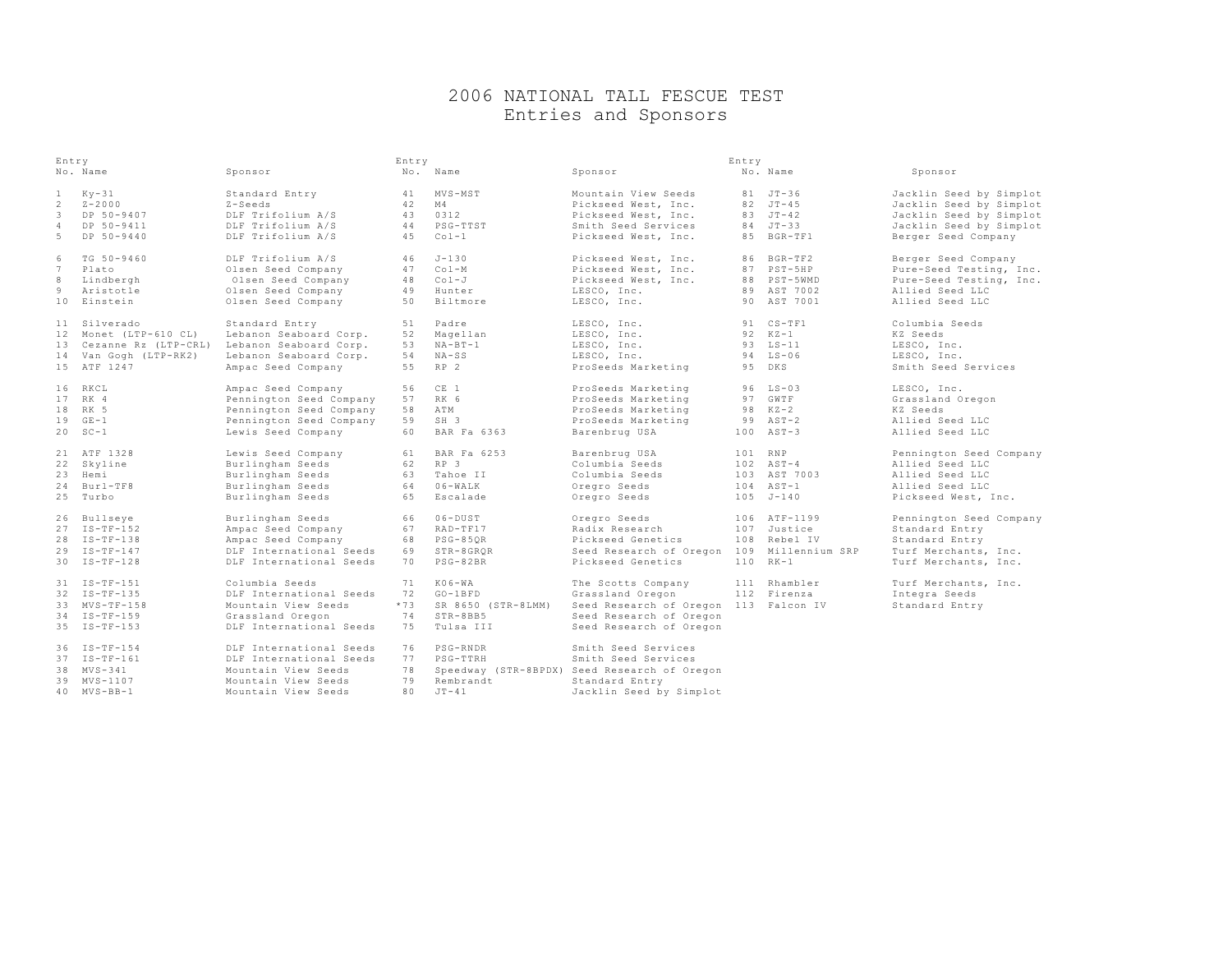### 2005 NATIONAL KENTUCKY BLUEGRASS TEST Entries and Sponsors

| Entry        |                   |                                          | Entry |                |                                              | Entry  |                    |                                              |
|--------------|-------------------|------------------------------------------|-------|----------------|----------------------------------------------|--------|--------------------|----------------------------------------------|
| No.          | Name              | Sponsor                                  |       | No. Name       | Sponsor                                      |        | No. Name           | Sponsor                                      |
| $\mathbf{1}$ | SW AG 514         | Burlingham Seeds, LLC                    | 41    | $J - 3429$     | Jacklin Seed by Simplot                      | $*81$  | STR 2485           | Seed Research of Oregon                      |
| $*2$         | Shamrock          | Standard Entry                           | $*42$ | Everglade      | Jacklin Seed by Simplot                      | 82     | $10G - 38$         | Columbia River Seed                          |
| $*3$         |                   | Wild Horse (A97-890) Blue Mt. Seed, Inc. | $*43$ | Everest        | Jacklin Seed by Simplot                      | 83     | PST-109-752        | Pure-Seed Testing, Inc.                      |
| $*4$         | Midnight          | Standard Entry                           | $*44$ | Rugby II       | Jacklin Seed by Simplot                      | 84     | PST-101-390        | Scotts Turf-Seed                             |
| - 5          | A98-689           | Columbia River Seed                      | $*45$ | Nu Destiny     | Standard Entry                               | 8.5    | PST-101-73         | Pure-Seed Testing, Inc.                      |
| $*6$         |                   | Arrowhead (NA-3261) Columbia River Seed  | $*46$ | Award          | Jacklin Seed by Simplot                      | $*86$  |                    | Emblem (PST-Y2K-169) Seed Research Of Oregon |
| $*7$         | Kenblue           | Standard Entry                           | $*47$ | NuGlade        | Jacklin Seed by Simplot                      | $*87$  | Prosperity         | Turf-Seed, Inc.                              |
| $*8$         | Corsair (NA-3249) | Columbia River Seed                      | $*48$ | Impact         | Jacklin Seed by Simplot                      | 88     | PST-1A1-899        | Pure-Seed Testing, Inc.                      |
| $*9$         | Yankee (NA-3271)  | Columbia River Seed                      | $*49$ | Beyond         | Jacklin Seed by Simplot                      | 89     | NA-3248            | Columbia River Seed                          |
| 10           | Bd 98-2108        | The Scotts Company                       | 50    | $A00 - 1400$   | Pennington Seed, Inc.                        | 90     | Aviator (NA-3259)  | Columbia River Seed                          |
| 11           | Bd 95-1930        | The Scotts Company                       | $*51$ | Excursion      | LESCO, Inc.                                  | 91     | H98-701            | Grassland Oregon                             |
| 12           | Bd 98-1358        | The Scotts Company                       | 52    | $NA - 3257$    | LESCO, Inc.                                  | $*92$  |                    | Zinfandel (LTP 2949) Lebanon Seaboard Corp.  |
| 13           | Bd 03-84          | The Scotts Company                       | $*53$ | Glenmont       | LESCO, Inc.                                  | 93     | PSG 711            | Pickseed West, Inc.                          |
| 14           | Bd 99-2103        | The Scotts Company                       | 54    | $A00 - 247$    | LESCO, Inc.                                  | $*94$  | America            | Standard Entry                               |
| 15           | Bd 03-159         | The Scotts Company                       | $*55$ |                | Blue Note (A01-349) Mountain View Seed, Ltd. | $*95$  | Barrister          | Barenbrug USA                                |
| 16           | MSP 3722          | University of Minnesota                  | 56    | A00-1254       | Mountain View Seed, Ltd.                     | *96    | Bariris            | Barenbrug USA                                |
| 17           | MSP 3723          | University of Minnesota                  | $*57$ | Bluestone      | Mountain View Seed, Ltd.                     | $*97$  | Baron              | Standard Entry                               |
| 18           | MSP 3724          | University of Minnesota                  | $*58$ | Volt (A98-999) | Mountain View Seed, Ltd.                     | 98     | BAR VV 9634        | Barenbrug USA                                |
| $*19$        | Blueberry         | Turf Merchants, Inc.                     | 59    | $A95 - 410$    | Seeds, Inc.                                  | 99     | <b>BAR VV 9630</b> | Barenbrug USA                                |
| $*20$        | Bewitched         | Turf Merchants, Inc.                     | 60    | $RAD-343$      | Seeds, Inc.                                  | 100    | <b>BAR VV 0665</b> | Barenbrug USA                                |
| *21          | Julia             | Standard Entry                           | 61    | $RAD-762$      | Seeds, Inc.                                  | 101    | <b>BAR VV 8536</b> | Barenbrug USA                                |
| 22           | CPP 817           | DLF International Seeds                  | $*62$ | Washington     | Seeds, Inc.                                  | 102    | <b>BAR VV 0709</b> | Barenbrug USA                                |
| 23           | CPP 822           | Cebeco Seeds                             | 63    | RAD-0AN64      | Seeds, Inc.                                  | 103    | <b>BAR VK 0710</b> | Barenbrug USA                                |
| 24           | CPP 821           | Cebeco Seeds                             | 64    | A99-3119       | DLF International Seeds                      | $*104$ | Shiraz (LTP-73)    | Lebanon Seaboard Corp.                       |
| 25           | DP 76-9066        | DLF Trifolium A/S                        | 65    | A99-2559       | DLF International Seeds                      | $*105$ | Pinot (LTP-149)    | Lebanon Seaboard Corp.                       |
| 26           | DP 76-9081        | DLF Trifolium A/S                        | $*66$ | Harmonie       | DLF International Seeds                      | 106    | H94-305            | ProSeeds Marketing, Inc.                     |
| 27           | DLF 76-9075       | DLF International Seeds                  | 67    | A97-1287       | DLF International Seeds                      |        | *107 Mystere       | ProSeeds Marketing, Inc.                     |
| 28           | CP 76-9068        | DLF Trifolium A/S                        | $*68$ | Rhythm         | DLF International Seeds                      |        | 108 AKB449         | ProSeeds Marketing, Inc.                     |
| 29           | A98-948           | Pennington Seed, Inc.                    | $*69$ | Dynamo         | Burlingham Seeds, LLC                        |        | *109 Diva          | ProSeeds Marketing, Inc.                     |
| $*30$        | Argos             | Seed Research of Oregon                  | $*70$ | Avid           | Burlingham Seeds, LLC                        |        | 110 POPR 04594     | Euro Grass Breeding                          |
| 31           | PSG 366           | Pickseed West, Inc.                      | 71    | $A01 - 299$    | Burlingham Seeds, LLC                        |        |                    |                                              |
| 32           | $J - 1326$        | Jacklin Seed by Simplot                  | $*72$ | Reveille       | Standard Entry                               |        |                    |                                              |
| 33           | $J - 1334$        | Jacklin Seed by Simplot                  | $*73$ | Belissimo      | Turf Merchants, Inc.                         |        |                    |                                              |
| 34           | $J - 1466$        | Jacklin Seed by Simplot                  | $*74$ | Skye           | Grassland Oregon                             |        |                    |                                              |
| 35           | $J - 2024$        | Jacklin Seed by Simplot                  | 75    | RAD-504        | Columbia River Seed                          |        |                    |                                              |
| 36           | $J - 2399$        | Jacklin Seed by Simplot                  | $*76$ |                | Bandera (SPTR 2LM95) Seed Research/Pickseed  |        |                    |                                              |
| 37           | $J - 2404$        | Jacklin Seed by Simplot                  | 77    | STR 2553       | Seed Research of Oregon                      |        |                    |                                              |
| 38           | $J - 2502$        | Jacklin Seed by Simplot                  | $*78$ |                | Starburst (STR 2703) Seed Research of Oregon |        |                    |                                              |
| 39           | $J - 2791$        | Jacklin Seed by Simplot                  | $*79$ |                | Touche (STR 23180) Seed Research of Oregon   |        |                    |                                              |
| 40           | $J - 2870$        | Jacklin Seed by Simplot                  | 80    | SPTR 2959      | Seed Research/Pickseed                       |        |                    |                                              |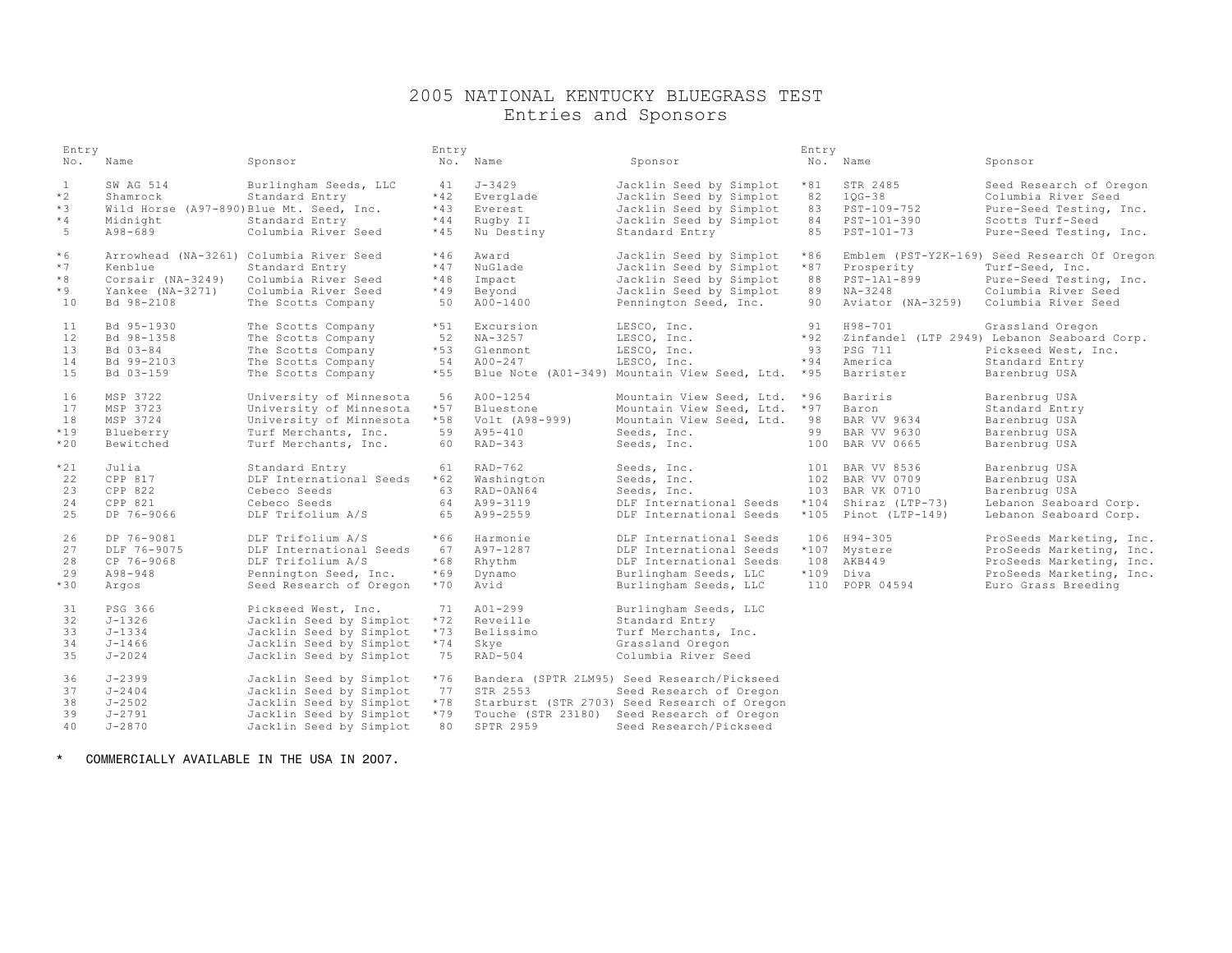### **2004 NATIONAL PERENNIAL RYEGRASS TEST Entries and Sponsors**

| Entry |                               |                                 | Entry |                                                           |                                 | Entry  |                           |                         |
|-------|-------------------------------|---------------------------------|-------|-----------------------------------------------------------|---------------------------------|--------|---------------------------|-------------------------|
|       | No. Name                      | Sponsor                         | No.   | Name                                                      | Sponsor                         | No.    | Name                      | Sponsor                 |
| -1    | LPR 02203                     | Euro Grass Breeding             | *41   | All*Star 3 (IS-PR 274)                                    | DLF International Seeds         | $*81$  | Silver Dollar             | Turf-Seed, Inc.         |
| $*2$  | Panther                       | Standard Entry                  | $*42$ | Amazing GS (IS-PR 276)                                    | Ampac Seed Co.                  | *82    | Gray Star (PST-2LGL)      | Turf-Seed, Inc.         |
| 3     | Manhattan II                  | Standard Entry                  | $*43$ | Keystone 2 (IS-PR 312)                                    | DLF International Seeds         | *83    | Quicksilver               | Turf-Seed, Inc.         |
| $*4$  | Pizzazz                       | Turf Merchants, Inc.            | $*44$ | Primary (IS-PR 269)                                       | Columbia Seeds LLC              | $*84$  | Premier II                | Barenbrug USA           |
| $*5$  | Affinity                      | Turf Merchants, Inc.            | $*45$ | Derby Xtreme (IS-PR 268)                                  | DLF International Seeds         | *85    | Pinnacle II               | Barenbrug USA           |
| *6    | Paragon GLR                   | Turf Merchants, Inc.            | $*46$ | Stellar GL (IS-PR 236)                                    | Mountain View Seeds             | *86    | Barlennium                | Barenbrug USA           |
| $*7$  | Protege GLR                   | Turf Merchants, Inc.            | $*47$ | Cabo II (IS-PR 233)                                       | Grasslands Oregon               | 87     | <b>BAR Lp 4317</b>        | Barenbrug USA           |
| *8    | Exacta II GLSR (LTP-611-GLSR) | Lebanon Seaboard Corp.          | *48   | Kokomo II (IS-PR 235)                                     | Grasslands Oregon               | 88     | <b>BAR Lp 4420</b>        | Barenbrug USA           |
| 9     | <b>ES45</b>                   | Bailey Seeds                    | $*49$ | Buena Vista                                               | Burlingham Seeds, LLC           | 89     | <b>BAR Lp 4920</b>        | Barenbrug USA           |
| 10    | <b>TR47</b>                   | Bailey Seeds                    | *50   | Fusion                                                    | Burlingham Seeds, LLC           | 90     | SRX 4682                  | Seed Research of Oregon |
|       | *11 Presidio (CNV)            | Columbia Seeds LLC              | $*51$ | Charismatic II GLSR (LTP-PG-GLSR)                         | Lebanon Seaboard Corp.          | 91     | SRX 4692                  | Seed Research of Oregon |
| 12    | GPR                           | Grasslands Oregon               | *52   | Secretariat II GLSR (LTP-101-GLSR) Lebanon Seaboard Corp. |                                 | *92    | SR 4600 (SRX 4SP)         | Seed Research of Oregon |
|       | *13 Halo (KN42)               | Kenako Seeds, Inc.              | $*53$ | Caddieshack II (JR-163)                                   | Jacklin Seed/Simplot            | $*93$  | Harrier (SRX 4UP3)        | Seed Research of Oregon |
|       | 14 VB99                       | Landmark Seed Company           | *54   | Goalkeeper II (JR-114)                                    | Jacklin Seed/Simplot            | 94     | PM 102                    | Pickseed West           |
|       | 15 VB77                       | Landmark Seed Company           | *55   | La Quinta (JR-255)                                        | Jacklin Seed/Simplot            | *95    | Headstart 2               | Seed Research of Oregon |
|       | 16 L44                        | LESCO, Inc.                     | *56   | Overdrive                                                 | Burlingham Seeds, LLC           | *96    | Calypso 3 (MS2)           | Pickseed West           |
|       | *17 ASP6003 (TRS)             | Allied Seed                     | 57    | <b>PST-217</b>                                            | Pure-Seed Testing, Inc.         | *97    | Repell GLS                | ProSeeds Marketing      |
|       | *18 ASP6002 (BPR)             | Allied Seed                     | *58   | Manhattan 5 GLR (PST-2AM)                                 | Pure-Seed Testing, Inc.         | *98    | Panther GLS               | ProSeeds Marketing      |
| *19   | ASP6005 (AJM)                 | Allied Seed                     | 59    | PST-2BLK                                                  | Pure-Seed Testing, Inc.         | *99    | $GL-2$                    | ProSeeds Marketing      |
| *20   | ASP6006 (LPFG)                | Allied Seed                     | 60    | PST-2MNG                                                  | Scotts Turf-Seed                | $*100$ | <b>RNS</b>                | ProSeeds Marketing      |
|       | *21 ASP6004 (EXS54)           | Allied Seed                     | 61    | PST-2AG4                                                  | Pure-Seed Testing, Inc.         | $*101$ | Palmer IV                 | ProSeeds Marketing      |
| *22   | ASP6001 (RTS)                 | Allied Seed                     | *62   | Grand Slam 2 (PST-2GSM)                                   | Mountain View Seed, Ltd         | *102   | Line Drive GLS (APR 1797) | ProSeeds Marketing      |
| *23   | Wind Dance 2 (PWDR)           | Pennington Seed Company         | 63    | PST-2LAN                                                  | Scotts Turf-Seed                | *103   | Edge II (AC2)             | Pickseed West           |
| *24   | Nexus XD (SP4)                | Smith Seed Services             | 64    | 04-BEN                                                    | Oregro Seed, Inc.               | $*104$ | Pleasure Supreme (PM 103) | Ampac                   |
|       | *25 Nexus XR (SNR)            | Smith Seed Services             | 65    | 04-BRE                                                    | Oregro Seed, Inc.               | 105    | E-99                      | Ultra-Turf              |
| *26   | Phenom (APR 1660)             | Ampac Seed Company              | *66   | Sunshine 2                                                | Pickseed West                   | 106    | D04-LP05                  | The Scotts Company      |
| *27   | Delaware XL (Pick 01-2)       | Ampac Seed Company              | *67   | Fiesta 4 (Pick F4)                                        | Pickseed West                   | 107    | D04-UP                    | The Scotts Company      |
| *28   | Accent II (JR-119)            | Jacklin Seed/Simplot            | 68    | Pick 02-R                                                 | Pickseed West                   |        | 108 D04-11T               | The Scotts Company      |
| *29   | Top Gun II (JR-324)           | Jacklin Seed/Simplot            | *69   | Firebolt (PRG HS-01-09)                                   | Seed Research of Oregon         | 109    | D04-1667                  | The Scotts Company      |
| *30   | Revenge GLX (JR-348)          | Jacklin Seed/Simplot            | $*70$ | Cutter II (PM 101)                                        | Pickseed West                   |        | *110 Inspire              | The Scotts Company      |
|       | *31 Monterey 3 (JR-408)       | Jacklin Seed/Simplot            | *71   | Dart (APR 1663)                                           | Mountain View Seeds             |        | *111 Pentium              | The Scotts Company      |
| *32   | DP1                           | Pennington Seed Company         | *72   | Apple GL (AAZ-B104)                                       | Z Seeds/Mountain View Seeds 112 |        | APR 1648                  | Ultra-Turf              |
| 33    | MMW                           | Pennington Seed Company         | $*73$ | Homerun (RG3P)                                            | Mountain View Seeds             |        | 113 APR 1670              | Lewis Seed Co.          |
| *34   | 1G Squared (APR 1664)         | Pennington Seed Company         | 74    | <b>DCM</b>                                                | LESCO, Inc.                     |        | *114 Premier              | Standard Entry          |
|       | *35 Mach I                    | Standard Entry                  | 75    | AF                                                        | LESCO, Inc.                     |        | *115 Pinnacle             | Standard Entry          |
| *36   | Dasher 3 (Pick RB-1)          | Pickseed West                   | 76    | $PS-2$                                                    | LESCO, Inc.                     |        | *116 Linn                 | Standard Entry          |
| *37   | Zoom (LCK)                    | Seed Research of Oregon         | $*77$ | Palmer III                                                | Standard Entry                  | 117    | DP 17-9499                | DLF-Trifolium A/S       |
| *38   | Regal 5 (IS-PR 271)           | DLF International Seed, Inc. 78 |       | RAD-PR8                                                   | Radix Research, Inc.            | 118    | Galatti (DP 17-9502)      | DLF-Trifolium A/S       |
| *39   | Palace (IS-PR 273)            | Columbia Seeds LLC              | *79   | Brightstar SLT                                            | Turf-Seed, Inc.                 |        | 119 Pianist (DP 17-9505)  | DLF-Trifolium A/S       |
|       | *40 Attribute (IS-PR 270)     | LESCO, Inc.                     | $*80$ | Citation Fore                                             | Turf-Seed, Inc.                 |        | 120 DP 17-9788            | DLF-Trifolium A/S       |

\* COMMERCIALLY AVAILABLE IN THE USA IN 2007. PLEASE NOTE: Data from Entry 3 (Manhattan II) is not included due to poor seed germination.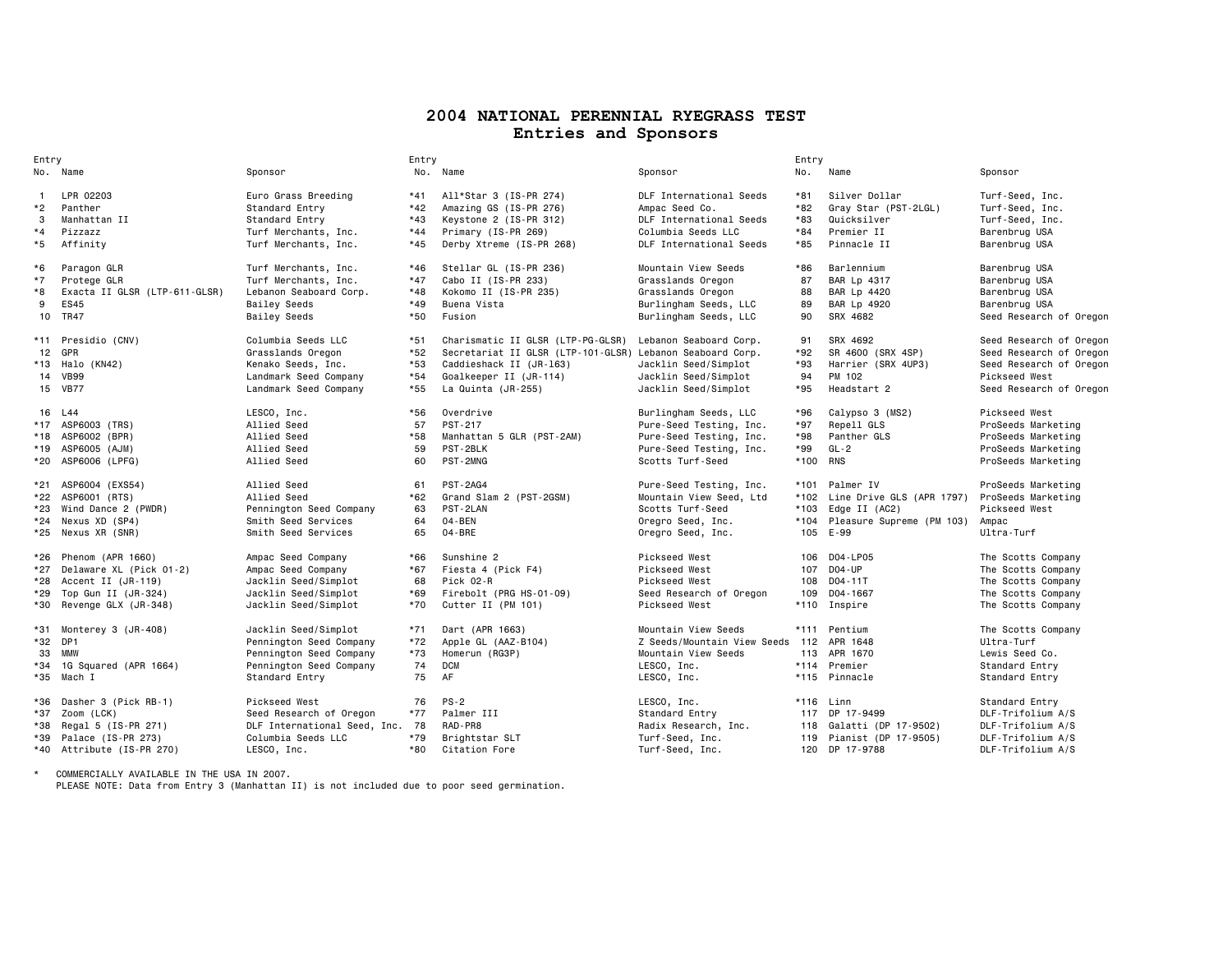### **2003 NATIONAL BENTGRASS TEST (Fairway/Tee)**

## **Entries and Sponsors**

| Entry     |                                      |          |                                      |
|-----------|--------------------------------------|----------|--------------------------------------|
| No.       | Name                                 | Species  | Sponsor                              |
| $\star$ 1 | $LS-44$                              | creeping | Links Seed, LLC                      |
| $*2$      | $L-93$                               | creeping | Standard Entry                       |
| $*$ 3     | Bardot                               | colonial | Standard Entry                       |
| $*$ 4     | Penncross                            | creeping | Standard Entry                       |
| 5         | <b>EWTR</b>                          | colonial | Landmark Seed Co.                    |
| $* 6$     | Alpha                                | creeping | Jacklin Seed by Simplot              |
| $*$ 7     | $T-1$                                | creeping | Jacklin Seed by Simplot              |
| $*$ 8     | Princeville                          | creeping | LESCO, Inc.                          |
| 9         | $13-M$                               | creeping | Pennington Seed                      |
| $*10$     | Declaration                          | creeping | Lebanon Turf Products                |
| $*11$     | Independence                         | creeping | Lebanon Turf Products                |
| $*12$     | Tiger II                             | colonial | Standard Entry                       |
| $*13$     | Authority (235050)                   | creeping | LESCO, Inc.                          |
| $*14$     | Bengal                               | creeping | Barenbrug USA                        |
| $*15$     | Kingpin (9200)                       | creeping | ProSeeds Marketing                   |
| 16        | $IS-AT$ 7                            | colonial | DLF International Seeds              |
| 17        | $IS-AP$ 14                           | creeping | DLF International Seeds              |
| $*18$     | Shark (23R)                          | creeping | Mountain View Seeds, Ltd.            |
| $*19$     | SR 7150                              | colonial | Seed Research of Oregon              |
| $*20$     | MacKenzie (SRX 1GPD)                 | creeping | Seed Research of Oregon/<br>Pickseed |
| $*21$     | SR 1119                              | creeping | Seed Research of Oregon              |
| $*22$     | SR 1150 (SRX 1PDH)                   | creeping | Seed Research of Oregon              |
| $*23$     | Pennlinks II                         | creeping | Tee-2-Green Corp.                    |
| $*24$     | Penneagle II                         | creeping | Tee-2-Green Corp.                    |
| $*25$     | Crystal BlueLinks (PST-OEB) creeping |          | Tee-2-Green Corp.                    |
| 26        | <b>PST-9NBC</b>                      | colonial | Pure-Seed Testing,<br>Inc.           |
| 27        | <b>PST-9VN</b>                       | colonial | Pure-Seed Testing,<br>Inc.           |
| $*28$     | Seaside                              | creeping | Standard Entry                       |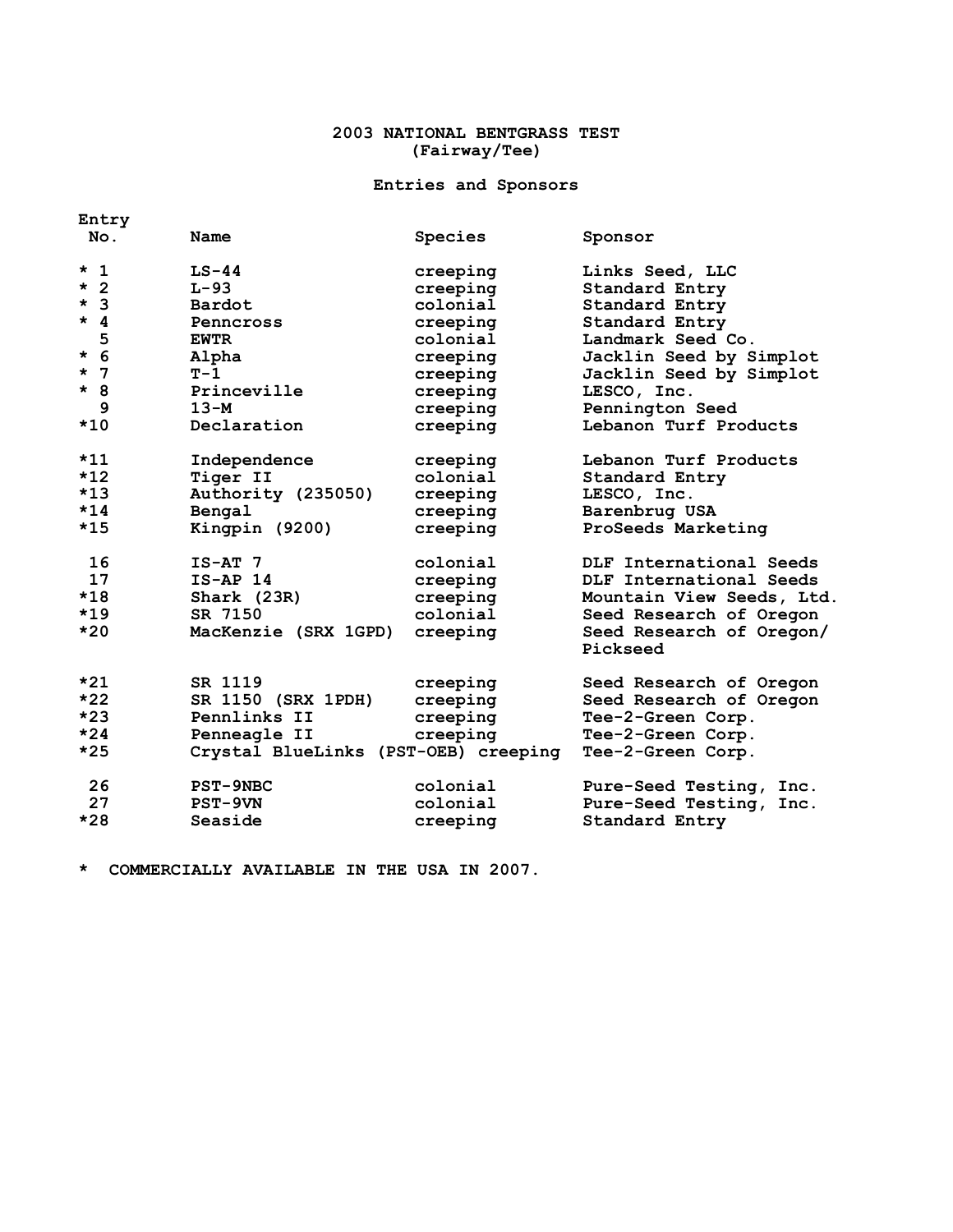### **2003 NATIONAL BENTGRASS TEST (Putting Green)**

## **Entries and Sponsors**

| Entry     |                      |          |                                               |
|-----------|----------------------|----------|-----------------------------------------------|
| No.       | Name                 | Species  | Sponsor                                       |
| $\star$ 1 | $LS-44$              | creeping | Links Seed, LLC                               |
| $*2$      | Penn $A-1$           | creeping | Standard Entry                                |
| $*$ 3     | Benchmark DSR        | creeping | Turf Merchants, Inc.                          |
| $*$ 4     | Penncross            | creeping | Standard Entry                                |
| 5         | $CY-2$               | creeping | Snow Brand Seed Co. &                         |
|           |                      |          | Chiba-Prefecture Agr. Exp. Station            |
| $* 6$     | Alpha                | creeping | Jacklin Seed by Simplot                       |
| $\star$ 7 | $T-1$                | creeping | Jacklin Seed by Simplot                       |
| $* 8$     | SR 7200              | velvet   | Standard Entry                                |
| 9         | $13-M$               | creeping | Pennington Seed                               |
| $*10$     | Declaration          | creeping | Lebanon Turf Products                         |
| $*11$     | Independence         | creeping | Lebanon Turf Products                         |
| $*12$     | Legendary            | velvet   | Lebanon Turf Products                         |
| $*13$     | Authority (235050)   | creeping | LESCO, Inc.                                   |
| $*14$     | Bengal               | creeping | Barenbrug USA                                 |
| $*15$     | Kingpin (9200)       | creeping | ProSeeds Marketing                            |
| $*16$     | Villa (IS-AC 1)      | velvet   | DLF International Seeds                       |
| 17        | $IS-AP$ 9            | creeping | DLF International Seeds                       |
| $*18$     | Venus (EFD)          | velvet   | ProSeeds Marketing                            |
| $*19$     | Vesper               | velvet   | Standard Entry                                |
| $*20$     | Memorial (A03-EDI)   | creeping | The Scotts Company                            |
| $*21$     | 007 (DSB)            | creeping | R. H. Hurley, LLC/<br>Seed Research of Oregon |
| *22       | Greenwich            | velvet   | Turf-Seed, Inc.                               |
| $*23$     | Shark (23R)          | creeping | Mountain View Seeds, Ltd.                     |
| $*24$     | MacKenzie (SRX 1GPD) | creeping | Seed Research of Oregon/<br>Pickseed          |
| $*25$     | Tyee (SRX 1GD)       | creeping | Seed Research of Oregon                       |
| *26       | Pennlinks II         | creeping | Tee-2-Green Corp.                             |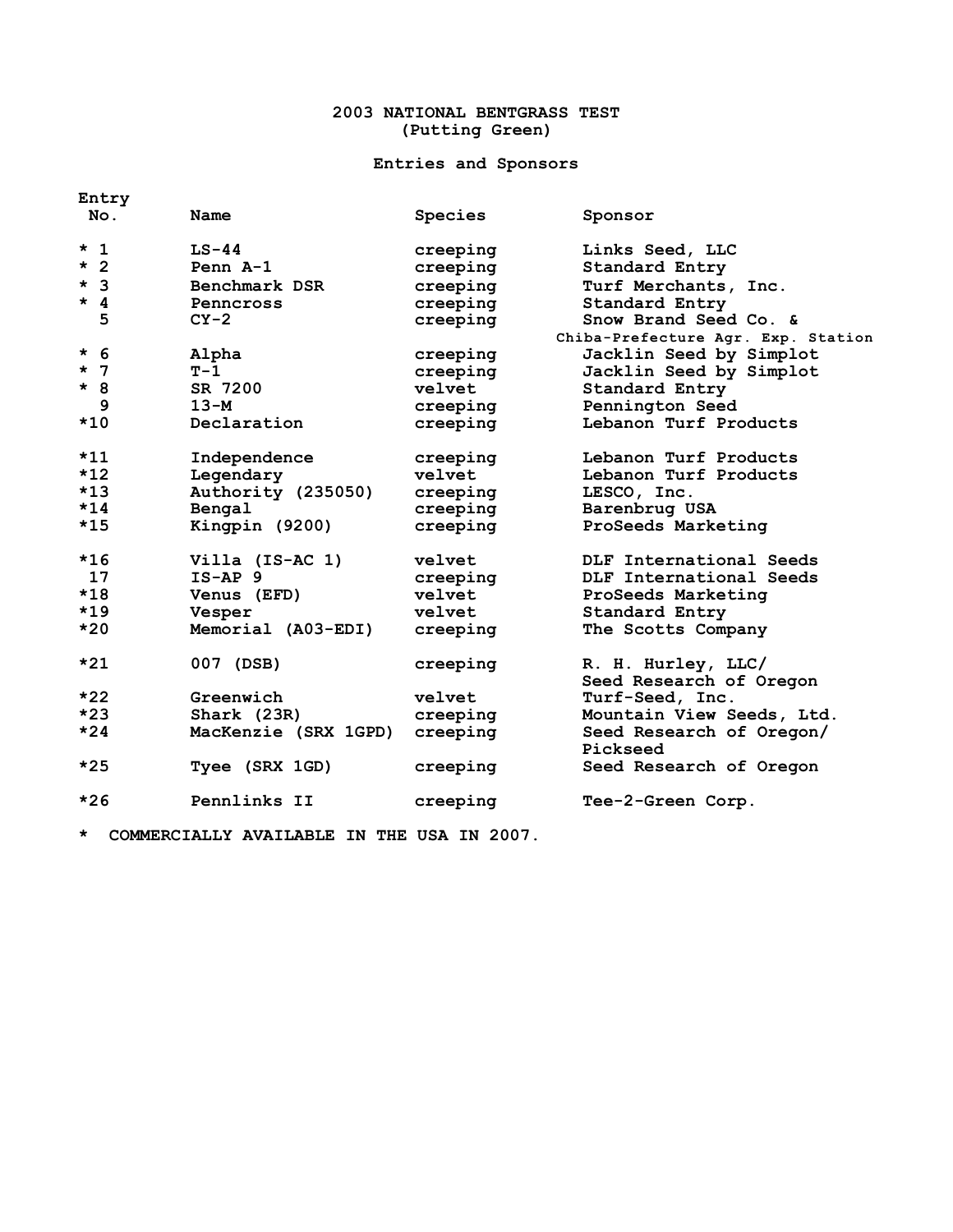#### **2003 NATIONAL FINELEAF FESCUE TEST**

**Entries and Sponsors**

| Entry<br>No. | Name                                       | ---- - <u>-</u> -------<br>Species | Sponsor<br>Rhow and the strong cross-<br>$\begin{pmatrix} 1 & 0 & 0 & 0 \\ 0 & 0 & 0 & 0 \\ 0 & 0 & 0 & 0 \\ 0 & 0 & 0 & 0 \\ 0 & 0 & 0 & 0 \\ 0 & 0 & 0 & 0 \\ 0 & 0 & 0 & 0 \\ 0 & 0 & 0 & 0 \\ 0 & 0 & 0 & 0 \\ 0 & 0 & 0 & 0 \\ 0 & 0 & 0 & 0 \\ 0 & 0 & 0 & 0 \\ 0 & 0 & 0 & 0 \\ 0 & 0 & 0 & 0 \\ 0 & 0 & 0 & 0 \\ 0 & 0 &$ |
|--------------|--------------------------------------------|------------------------------------|-----------------------------------------------------------------------------------------------------------------------------------------------------------------------------------------------------------------------------------------------------------------------------------------------------------------------------------|
|              |                                            |                                    |                                                                                                                                                                                                                                                                                                                                   |
|              |                                            |                                    |                                                                                                                                                                                                                                                                                                                                   |
|              |                                            |                                    |                                                                                                                                                                                                                                                                                                                                   |
|              |                                            |                                    |                                                                                                                                                                                                                                                                                                                                   |
|              |                                            |                                    |                                                                                                                                                                                                                                                                                                                                   |
|              |                                            |                                    |                                                                                                                                                                                                                                                                                                                                   |
|              |                                            |                                    |                                                                                                                                                                                                                                                                                                                                   |
|              |                                            |                                    |                                                                                                                                                                                                                                                                                                                                   |
|              |                                            |                                    |                                                                                                                                                                                                                                                                                                                                   |
|              |                                            |                                    |                                                                                                                                                                                                                                                                                                                                   |
|              |                                            |                                    |                                                                                                                                                                                                                                                                                                                                   |
|              |                                            |                                    |                                                                                                                                                                                                                                                                                                                                   |
|              |                                            |                                    |                                                                                                                                                                                                                                                                                                                                   |
|              |                                            |                                    |                                                                                                                                                                                                                                                                                                                                   |
|              |                                            |                                    |                                                                                                                                                                                                                                                                                                                                   |
|              |                                            |                                    |                                                                                                                                                                                                                                                                                                                                   |
|              |                                            |                                    |                                                                                                                                                                                                                                                                                                                                   |
|              |                                            |                                    |                                                                                                                                                                                                                                                                                                                                   |
|              |                                            |                                    |                                                                                                                                                                                                                                                                                                                                   |
|              |                                            |                                    |                                                                                                                                                                                                                                                                                                                                   |
|              |                                            |                                    |                                                                                                                                                                                                                                                                                                                                   |
|              |                                            |                                    |                                                                                                                                                                                                                                                                                                                                   |
|              |                                            |                                    |                                                                                                                                                                                                                                                                                                                                   |
|              |                                            |                                    |                                                                                                                                                                                                                                                                                                                                   |
|              |                                            |                                    |                                                                                                                                                                                                                                                                                                                                   |
|              |                                            |                                    |                                                                                                                                                                                                                                                                                                                                   |
|              |                                            |                                    |                                                                                                                                                                                                                                                                                                                                   |
|              |                                            |                                    |                                                                                                                                                                                                                                                                                                                                   |
|              |                                            |                                    |                                                                                                                                                                                                                                                                                                                                   |
|              |                                            |                                    |                                                                                                                                                                                                                                                                                                                                   |
|              |                                            |                                    |                                                                                                                                                                                                                                                                                                                                   |
|              |                                            |                                    |                                                                                                                                                                                                                                                                                                                                   |
|              |                                            |                                    |                                                                                                                                                                                                                                                                                                                                   |
|              |                                            |                                    |                                                                                                                                                                                                                                                                                                                                   |
|              |                                            |                                    |                                                                                                                                                                                                                                                                                                                                   |
|              |                                            |                                    |                                                                                                                                                                                                                                                                                                                                   |
|              |                                            |                                    |                                                                                                                                                                                                                                                                                                                                   |
|              |                                            |                                    |                                                                                                                                                                                                                                                                                                                                   |
|              |                                            |                                    |                                                                                                                                                                                                                                                                                                                                   |
|              |                                            |                                    |                                                                                                                                                                                                                                                                                                                                   |
|              |                                            |                                    |                                                                                                                                                                                                                                                                                                                                   |
|              |                                            |                                    |                                                                                                                                                                                                                                                                                                                                   |
|              |                                            |                                    |                                                                                                                                                                                                                                                                                                                                   |
|              |                                            |                                    |                                                                                                                                                                                                                                                                                                                                   |
|              |                                            |                                    |                                                                                                                                                                                                                                                                                                                                   |
|              |                                            |                                    |                                                                                                                                                                                                                                                                                                                                   |
|              |                                            |                                    |                                                                                                                                                                                                                                                                                                                                   |
|              |                                            |                                    |                                                                                                                                                                                                                                                                                                                                   |
|              |                                            |                                    |                                                                                                                                                                                                                                                                                                                                   |
|              |                                            |                                    |                                                                                                                                                                                                                                                                                                                                   |
|              |                                            |                                    |                                                                                                                                                                                                                                                                                                                                   |
| $\star$      | COMMERCIALLY AVAILABLE IN THE USA IN 2007. |                                    |                                                                                                                                                                                                                                                                                                                                   |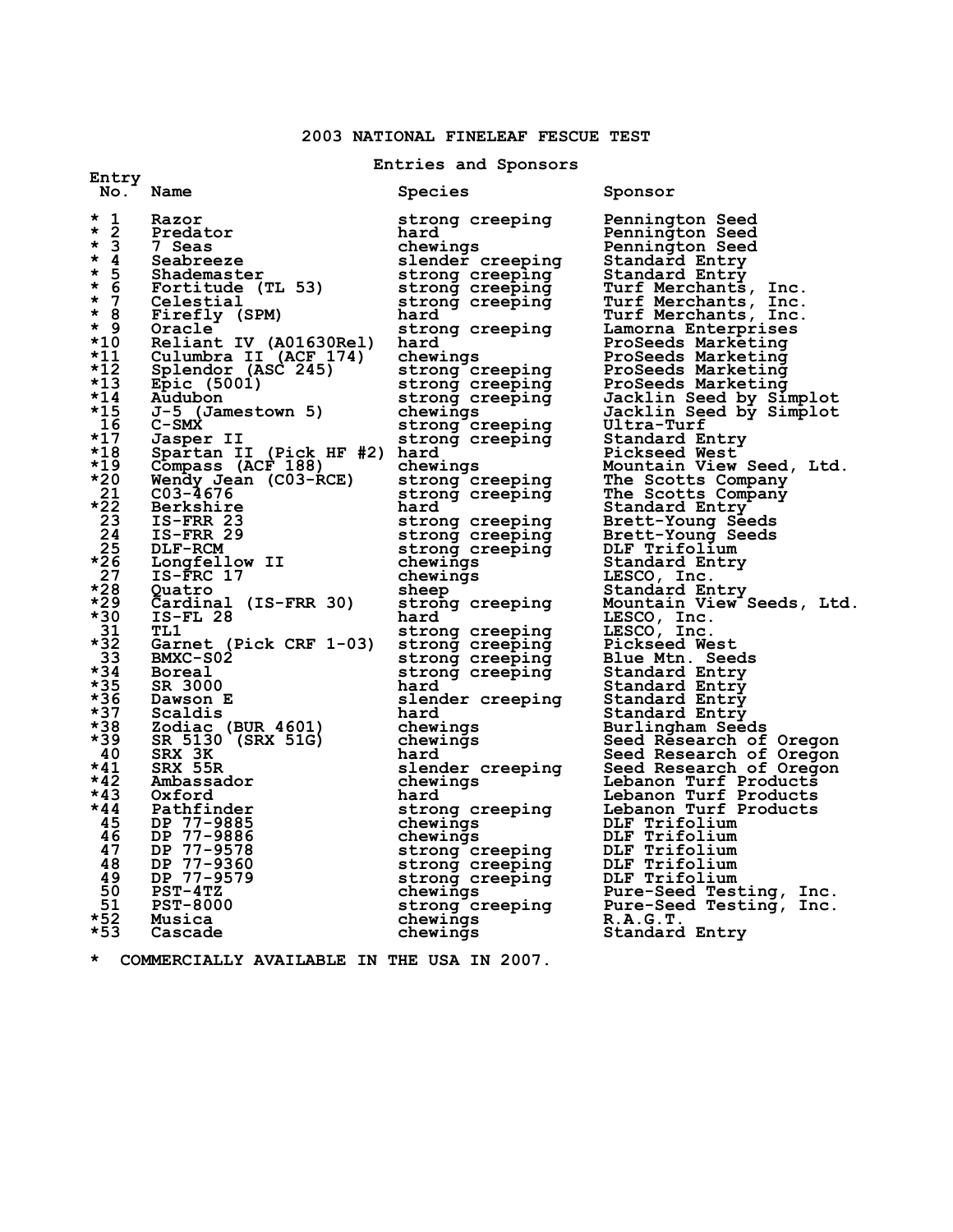## **2002 NATIONAL BERMUDAGRASS TEST**

# **Entries and Sponsors**

| Entry          |                      |            |                                        |
|----------------|----------------------|------------|----------------------------------------|
| No.            | Name                 | Type       | Sponsor                                |
| $*1$           | Sunstar              | seeded     | LESCO, Inc.                            |
| 2              | $B-14$               | seeded     | LESCO, Inc.                            |
| 3              | SWI-1003             | seeded     | Seeds West, Inc.                       |
| 4              | SWI-1012             | seeded     | Seeds West, Inc.                       |
| 5              | SWI-1014             | seeded     | Seeds West, Inc.                       |
| - 6<br>$\star$ | SWI-1041             | seeded     | Seeds West, Inc.                       |
| 7              | SWI-1044             | seeded     | Barenbrug USA                          |
| * 8            | Contessa (SWI-1045)  | seeded     | Seeds West, Inc.                       |
| 9              | SWI-1046             | seeded     | Seeds West, Inc.                       |
| $*10$          | Arizona Common       | seeded     | Standard entry                         |
| *11            | NuMex Sahara         | seeded     | Standard entry                         |
| *12            | Princess 77          | seeded     | Standard entry                         |
| $*13$          | Mohawk               | seeded     | Seeds West, Inc.                       |
| 14             | $FMC-6$              | seeded     | Seeds West, Inc.                       |
| 15             | SWI-1001             | seeded     | Seeds West, Inc.                       |
| 16             | Tift No. 3           | vegetative | Georgia Seed Development               |
|                |                      |            | Commission                             |
| 17             | Tift No. 4           | vegetative | Georgia Seed Development               |
|                |                      |            | Commission                             |
| *18            | Tifway               | vegetative | Standard entry                         |
| $*19$          | Midlawn              | vegetative | Standard entry                         |
| *20            | Tifsport             | vegetative | Standard entry                         |
| *21            | Sundevil II          | seeded     | Jacklin Seed by Simplot                |
| $*22$          | Southern Star        | seeded     | Jacklin Seed by Simplot                |
| $*23$          | MS-Choice            | vegetative | Mississippi State Univ.                |
| *24            | Riviera              | seeded     | Standard Entry                         |
| $*25$          | Transcontinental     | seeded     | Turf-Seed, Inc.                        |
| 26             | $CIS$ -CD5           | seeded     | DLF International Seeds                |
| 27             | CIS-CD6              | seeded     | DLF International Seeds                |
| 28             | $CIS$ -CD $7$        | seeded     | DLF International Seeds                |
| *29            | Panama               | seeded     | Barenbrug USA                          |
| $*30$          | LaPaloma (SRX 9500)  | seeded     | Seed Research of Oregon                |
| $*31$          | SR 9554              | seeded     | Seed Research of Oregon                |
| *32            | Yukon                | seeded     | Seed Research of Oregon                |
| *33            | <b>Aussie Green</b>  | vegetative | Greg Norman Turf Co.                   |
| $*34$          | $GN-1$               | vegetative | Greg Norman Turf Co.                   |
| *35            |                      |            | Trinity Turf Nursery                   |
| *36            | Premier (OR 2002)    | vegetative |                                        |
| $*37$          | Ashmore              | vegetative | Blue Moon Farms, LLC                   |
| 38             | Patriot<br>OKC 70-18 | vegetative | Oklahoma State University              |
| *39            |                      | vegetative | Oklahoma State University              |
|                | Celebration          | vegetative | Sod Solutions                          |
| 40             | Tift No. 1           | seeded     | Georgia Seed Development<br>Commission |
| 41             | Tift No. 2           | seeded     | Georgia Seed Development<br>Commission |
| *42            | Sunbird (PST-R68A)   | seeded     | <b>Turf-Seed, Inc.</b>                 |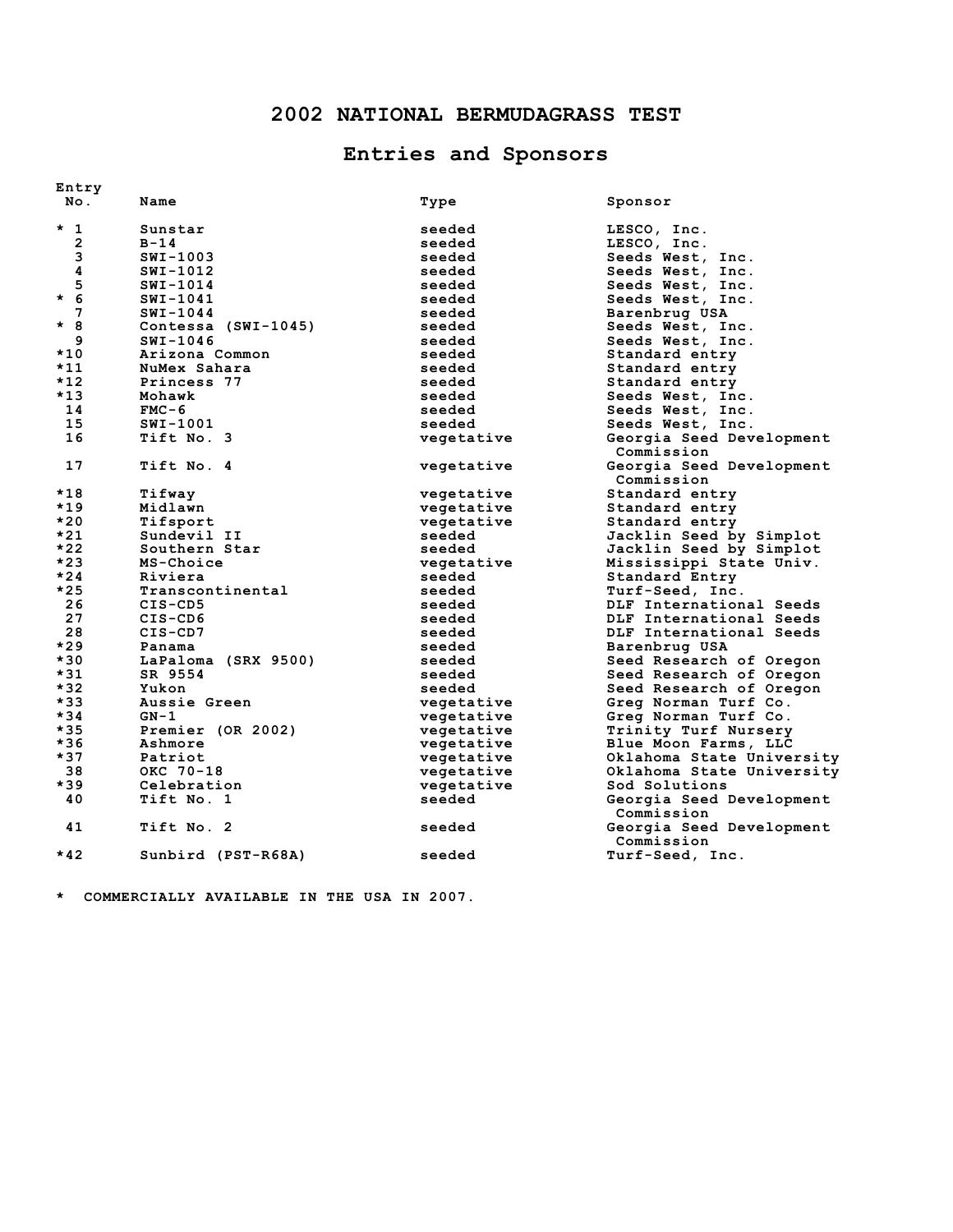# **2002 National Buffalograss Test**

# **Entries and Sponsors**

| Entry<br>No. | Name                            | Type       | Sponsor                  |
|--------------|---------------------------------|------------|--------------------------|
| $\star$ 1    | Tech Turf 1 (Frontier Turfallo) | seeded     | Frontier Hybrids         |
| $\star$ 2    | Texoka                          | seeded     | Standard entry           |
| $*$ 3        | <b>Bison</b>                    | seeded     | Standard entry           |
| $\star$ 4    | Bowie                           | seeded     | Native Turf Group        |
| $*$ 5        | $SWI-2000$                      | seeded     | Seeds West, Inc.         |
| $* 6$        | 609                             | vegetative | Standard entry           |
| $\star$ 7    | 378                             | vegetative | Standard entry           |
| $* 8$        | Legacy                          | vegetative | Todd Valley Farms, Inc.  |
| $*$ 9        | Density                         | vegetative | <b>Bladerunner Farms</b> |
| 10           | NE 95-55                        | vegetative | University of Nebraska   |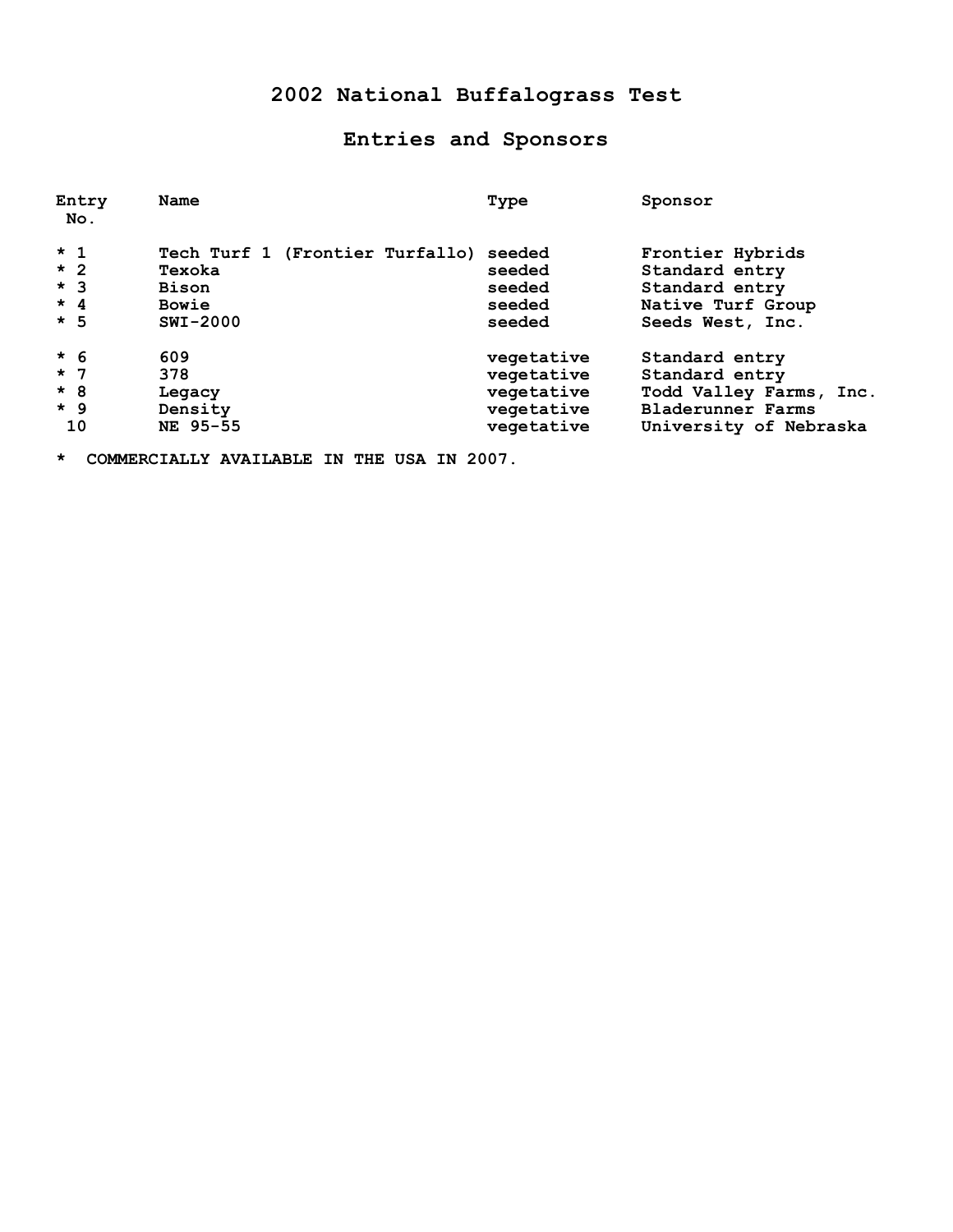# **2002 National Zoysiagrass Test**

# **Entries and Sponsors**

| Entry No. Name  |                             | Type       | Sponsor                   |
|-----------------|-----------------------------|------------|---------------------------|
| $*1$            | Meyer                       | Vegetative | Standard entry            |
| $*2$            | Emerald                     | Vegetative | Standard entry            |
| $*$ 3           | Himeno                      | Vegetative | Zoysian Japan Co.         |
| 4               | J-37                        | Seeded     | Standard entry            |
| $* 5$           | Zenith                      | Seeded     | Standard entry            |
| 6               | <b>PZA 32</b>               | Seeded     | Patten Seed Company       |
| 7               | <b>PZB 33</b>               | Seeded     | Patten Seed Company       |
| $* 8$           | Compadre (Companion) Seeded |            | Seed Research of OR, Inc. |
| 9               | <b>PST-R7ZM</b>             | Seeded     | Pure-Seed Testing, Inc.   |
| 10              | <b>PST-R7MA</b>             | Seeded     | Pure-Seed Testing, Inc.   |
| $*11$           | $GN-Z$                      | Vegetative | Greg Norman Turf          |
| 12 <sup>2</sup> | DALZ 0102                   | Vegetative | Turfgrass America         |
| 13              | DALZ 0104                   | Vegetative | Turfgrass America         |
| 14              | <b>BMZ 230</b>              | Vegetative | Turfgrass America         |
| 15              | DALZ 9604                   | Vegetative | Turfgrass America         |
| 16              | DALZ 0105                   | Vegetative | Turfgrass America         |
| 17              | DALZ 0101                   | Vegetative | Turfgrass America         |
| $*18$           | Zorro                       | Vegetative | Standard entry            |
| 19              | 6186                        | Vegetative | <b>Bladerunner Farms</b>  |
| *20             | Chinese Common              | Seeded     | Standard entry            |